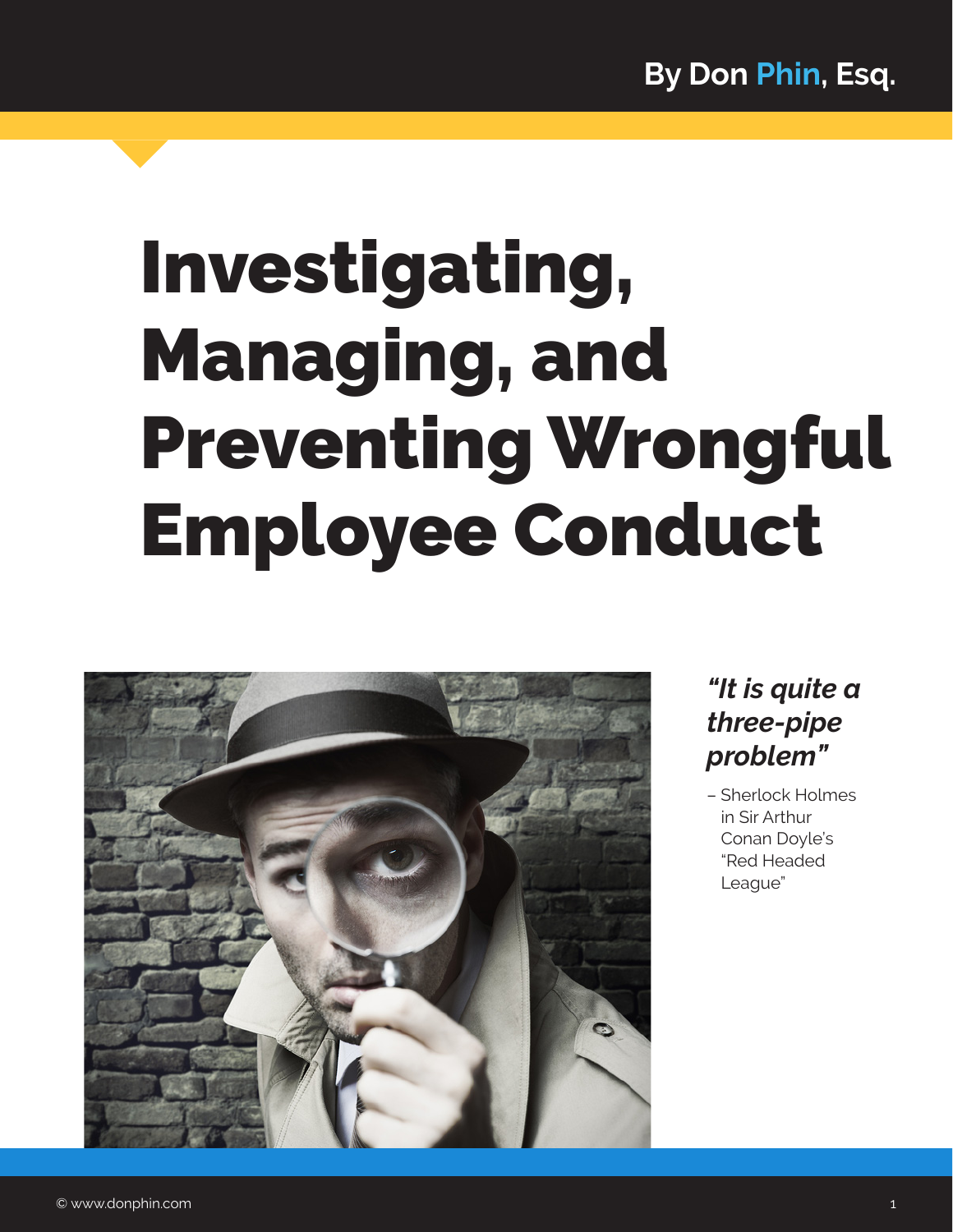#### **Introduction**

Trying to run a business in today's turbulent economy is hard enough without having to deal with unscrupulous, disloyal, unethical, and otherwise disastrous employees! Bad employees can be very expensive. For example, published estimates of employee theft range from between \$40 to \$120 billion annually. The damage caused by drug users at work is estimated to exceed \$120 billion annually, and three out of five people who do drugs have a job!

Then there are the grief and costs associated with sexual harassment, discrimination, and other irresponsible behavior for which the employer is liable. Bad employees not only steal property, but they also injure customers and other employees, file frivolous lawsuits, generate legitimate lawsuits, create bad press, contribute to employee turnover, and ultimately, can cause business failure.

Disastrous employees are not just limited to the rank and file. Quite the contrary. There are plenty of "million-dollar" executives, and it is not because of how much money they make, it is because of the damage they cause. There are studies indicating that the cost of corporate crime in America exceeds manyfold the cost of what might be considered our common crimes. For example, the banking industry loses four to five times as much money to embezzlement every year as it does to robbery.

While I will not venture into it during this report, the best way to avoid these employees is to have a workplace culture that builds powerful employment relationships, which includes having a robust hiring process. Many bad employees should not have been hired in the first place.

Because we have become so litigious, how you investigate, manage, and prevent wrongful employee conduct becomes a significant risk management issue for your company. It is not just your liability you have to be concerned about, but the effect the circumstances can have on the culture of your company. For example, it is well documented that employment litigation generates mistrust, lowered morale, and non-productivity, on top of exorbitant legal fees and costs. You not only have to gather facts, but you also have to ask questions such as "Am I doing everything necessary to maintain the level of trust within this company?" and "Am I respecting my employee's rights to privacy in this process?" and "Who's going to sue us next?"

In this report, I will discuss what you should investigate, who should do the investigation, what a proper investigation consists of, how to take appropriate corrective action, and what needs to be done to prevent wrongful conduct from occurring in the first place. Truth is, there is no "perfect" investigation formula. Each matter is viewed case-by-case. What I hope to do on these pages is to lay parameters for you to follow based on agency regulations, court opinions, and my personal experience.

We'll start with a few cases you should know about…

#### **The Cotran Case**

Years ago, two important cases were decided that impact this area. In 1993, Rollins Hudig Hall International, Inc. (Rollins), received a report to its Human Resources office that Ralph Cotran, its Sr. Vice President (Contran), was sexually harassing two women employees. After being approached, both women said, "They had been harassed by Cotran". Both women prepared written statements indicating that he had exposed himself, masturbated in their presence, and made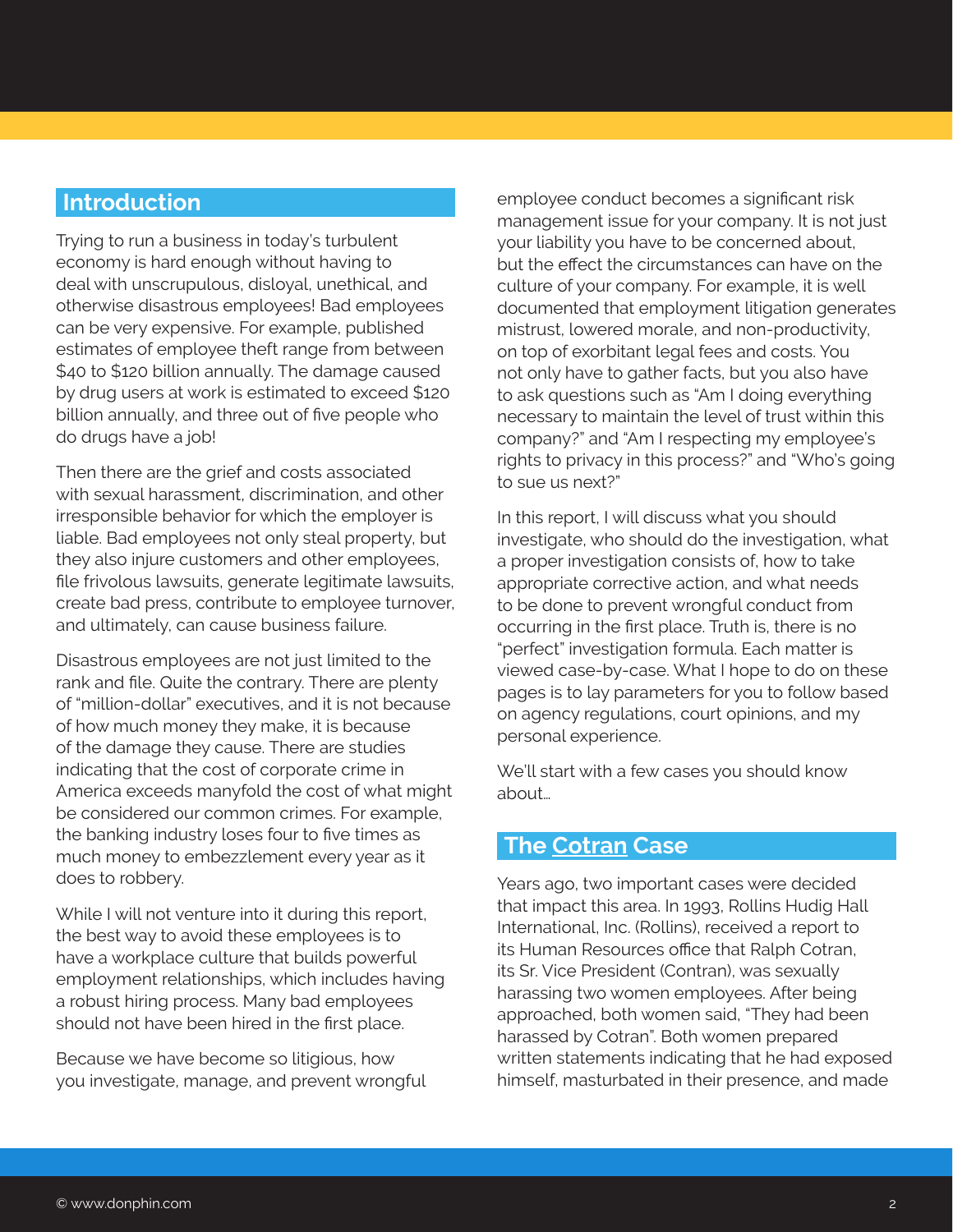repeated obscene telephone calls to them at home. After a discussion amongst executives with the "need to know". Cotran was confronted with the two statements and informed that an investigation would pursue. Pending completion of the investigation, Rollins suspended Cotran. Over the next two weeks, the company's manager for EEO compliance conducted interviews with 21 people including 5 that Cotran had asked her to interview. The investigation concluded that the women who accused Cotran of harassment appeared credible although the investigation failed to turn up anyone else who accused him of harassing them. The investigation confirmed that Cotran telephoned both women at home. The investigation concluded it was more likely than not that harassment had occurred. After reviewing the investigative report, complete with attached affidavits, Rollins' president fired Cotran.

Upset with his termination, Cotran sued. He claimed his termination violated the company's obligation only to terminate him for "good cause" and it had slandered his reputation. In his defense, Cotran claimed he had consensual relationships with both employees and that their statements were nothing more than vindictive conduct. At trial, many of those witnesses interviewed during the investigation were asked to testify.

The jury returned a "special verdict". Asked whether Cotran "engaged in any of the behavior on which [Rollins] based its decision to terminate his employment" it answered "no". The jury then awarded Cotran \$1,780,000! Rollins immediately appealed the case. Before the appellate court, the issue was 1) does the jury get to decide whether the alleged conduct that led to the decision to terminate happened in fact? or, 2) is it better to ask whether the employer had reasonable grounds for believing the alleged conduct occurred and otherwise acted fairly? The Court noted that

many courts in California and across the country are divided on this question. After an extensive analysis of the arguments on both sides, the court stated that the proper inquiry is not "did the employee, in fact, commit the act leading to the dismissal but rather was the factual basis on which the employer concluded a dischargeable act had occurred reached honestly, after an appropriate investigation and for reasons that are not arbitrary or pretextual."

In ruling as it did, the Court said it preferred to focus on the employer's response to the alleged misconduct rather than the ultimate truth of the employee's misconduct. The Court ordered a retrial, removing Cotran's \$1,780,000 verdict.

The point I am trying to make is this: how thoroughly you investigate a claim will be one of the most important liability questions asked. Even if you are in a jurisdiction that has a different standard, regardless of your good faith efforts, the latter is all that you can do. The cite for the Cotran v. Rollins case is 17 Cal.4th 93 (1998).

#### **Investigate Promptly and Thoroughly**

In the case of Faragher v. City of Boca Raton (1998) 524 U.S. 775, the importance of conducting a prompt and thorough investigation was reemphasized by the U.S. Supreme Court. It held that employers may defend and limit their damages against employee claims of sexual harassment when they have a policy, investigate complaints thoroughly and promptly, take appropriate action, and the employee fails to avail themselves of those protections.

Failing to take the approach suggested by the Cotran and Faragher decisions also made headlines in 1998 when the Miller Brewing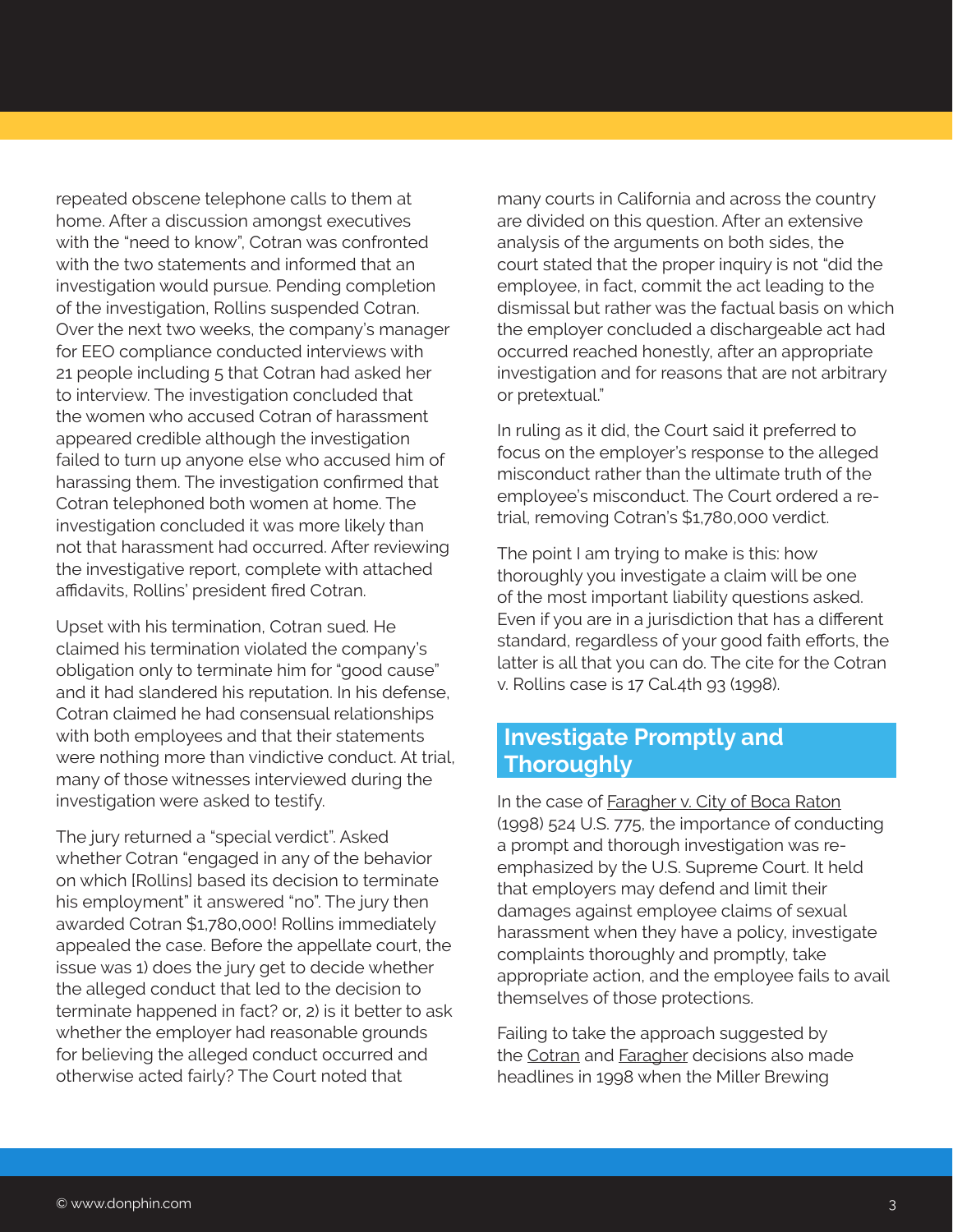Company was hit with a \$26.6 million dollar verdict for failing to thoroughly investigate an allegation of sexual harassment. As in Cotran, the employee accused of sexual harassment brought the suit! As it turns out, Miller had terminated the employee for discussing an episode of Seinfeld that his co-employee found offensive. When she complained, Miller allegedly made a "knee-jerk" termination without thoroughly investigating the claim. The termination was viewed as draconian and slanderous under the circumstances, resulting in the enormous verdict. While an appeal was also filed, and most likely a settlement was reached, you can see that the company in Miller had a much greater exposure than in Cotran because of how they responded to the claim.

Companies that fire, discipline, or reprimand employees accused of wrongful conduct including sexual harassment, discrimination, or theft — can usually minimize the exposure to a lawsuit, and additional losses, if they conduct a prompt and thorough investigation that evidences a "good faith" belief in any actions taken. The EEOC has issued sexual harassment investigation guidelines which can be found at [https://www.](https://www.eeoc.gov/policy-guidance-documents-related-sexual-harassment) [eeoc.gov/policy-guidance-documents-related](https://www.eeoc.gov/policy-guidance-documents-related-sexual-harassment)[sexual-harassment.](https://www.eeoc.gov/policy-guidance-documents-related-sexual-harassment)

#### **What Should You Investigate?**

This question is not as simple as it may first sound. There are circumstances where the law requires you to conduct a prompt and thorough investigation, such as when an employee complains to anyone in management about conduct that violates a statute or regulation. Complaints about sexual harassment, discrimination, or violation of the American Disabilities Act, are classic examples. Other investigations are essentially at the employer's

discretion. These include investigations related to drug and alcohol use, theft and misconduct, business fraud, customer complaints, etc. Sometimes an investigation must occur because you received a complaint from an agency or attorney. In that event, you must investigate to help defend against the possible fine or claim. Another reason to investigate is to maintain the ethics and integrity of your company and system.

There has been many a circumstance where an employer was glad they investigated a matter under the belief that "where there is smoke, there may be fire". A proactive employer will pay attention to smoke signals and rumors. "What to investigate?" is a risk management issue directly related to your tolerance for, and desire to eliminate, the risks facing your company. Many companies will investigate as part of their system for checks and balances. For example, they will use "spotters" or surveillance cameras to prevent shoplifting or misappropriation of funds. An investigation may also occur due to a customer, client, vendor, or another third-party complaint.

One of the greatest mistakes I have seen over the years is a company's tendency to *ignore, bury or deny* conduct that should be promptly and thoroughly investigated. This is a human nature tendency. None of us want to deal with bad news. We will either ignore a matter hoping it will go away (I'll just pretend Johnny didn't do that), bury the matter hoping that it won't resurface (I can't believe he did that, but I won't tell on him), or deny its existence altogether (Johnny would never do something like that). We hesitate even in the face of objective evidence. That is one reason it is so important to have a process in place for investigating claims including training managers and HR on the importance of doing so.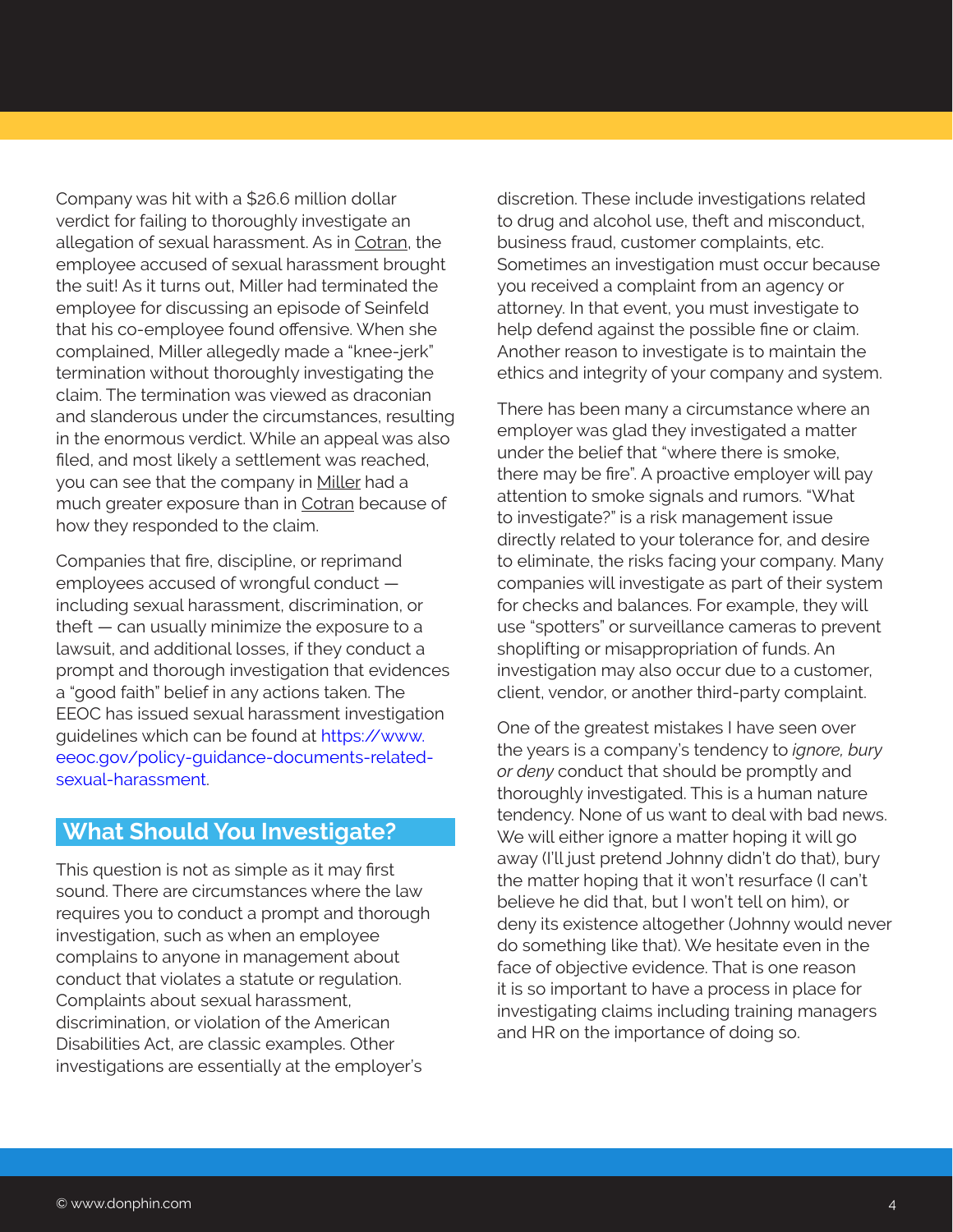#### **Who Should Investigate?**

You have four basic choices. Either you go it alone, or you hire an attorney, human resource consultant, or private investigator.

Investigating an issue on your own has the advantage of being less expensive and perhaps more expedient but perhaps the disadvantage of not being "independent" and void of professional experience and advice. If you got it alone, consider having an "investigation team" (at least 2 people), so there is a diversity of viewpoints and a sense of neutrality. Be careful to make sure any investigator isn't compromised by personal relationships, past experiences, or their possible role as a witness to the underlying facts. If the company has in-house counsel, there is good reason to believe that with proper support and tools they can conduct an excellent investigation.

Professional investigators and lawyers are trained at viewing matters on an objective basis. Unlike company employees, they do not have a direct stake in the outcome of any action, which may filter or affect their ability to obtain or analyze relevant information. The primary benefit of using outside help is their expertise in ferreting out information that might otherwise remain buried by an in-house investigation.

If you hire a private investigator, make sure they are properly licensed. If not, both you and the investigator may violate state statutes and regulations. Their professional accreditation offers credibility if they have to testify in any possible hearing. The limitation is an investigation by a non-attorney will not be protected by an attorneyclient privilege, unless they have been retained by your attorney.

Should your regular employment law attorney investigate? You must weigh the risk vs. benefits of having your lawyer investigate because if they do, they may be prevented from representing you in any lawsuit. But odds are, if they conduct a qualified investigation then no further action will be taken by the employee. Even if the employee takes further action, odds are the claim will never go to trial.

Sometimes your attorney is best used "behind the scenes" helping to direct an investigation conducted by company personnel or an outsider. This way the attorney-client and work product privileges are maintained. Understand that despite the attorney-client and work product privileges, anytime the company intends to rely on the strength of its investigation, it waives its right to those privileges.

#### **Conducting the Investigation**

When investigating claims, there is no substitute for thinking in terms of who, what, when, where, why, and how. In a sense, you must set the stage.

- Who anyone the accuser or the accused suggests being interviewed. Also, anyone with the ability to see, hear, or know of the alleged conduct. Don't skimp on the investigation. Remember, in Cotran, *21 employees were interviewed before reaching a "good faith" decision. Some of the most dangerous witnesses I've encountered over the years were those not interviewed* at the time an allegation was made. Draw out a game plan as to whom you intend to interview, beginning with the accuser(s) and saving the accused for the end. Never hesitate to go back to a witness to get additional input considering newly discovered facts.
- What You want to ask if the witness is aware of any *facts, documents, witnesses,*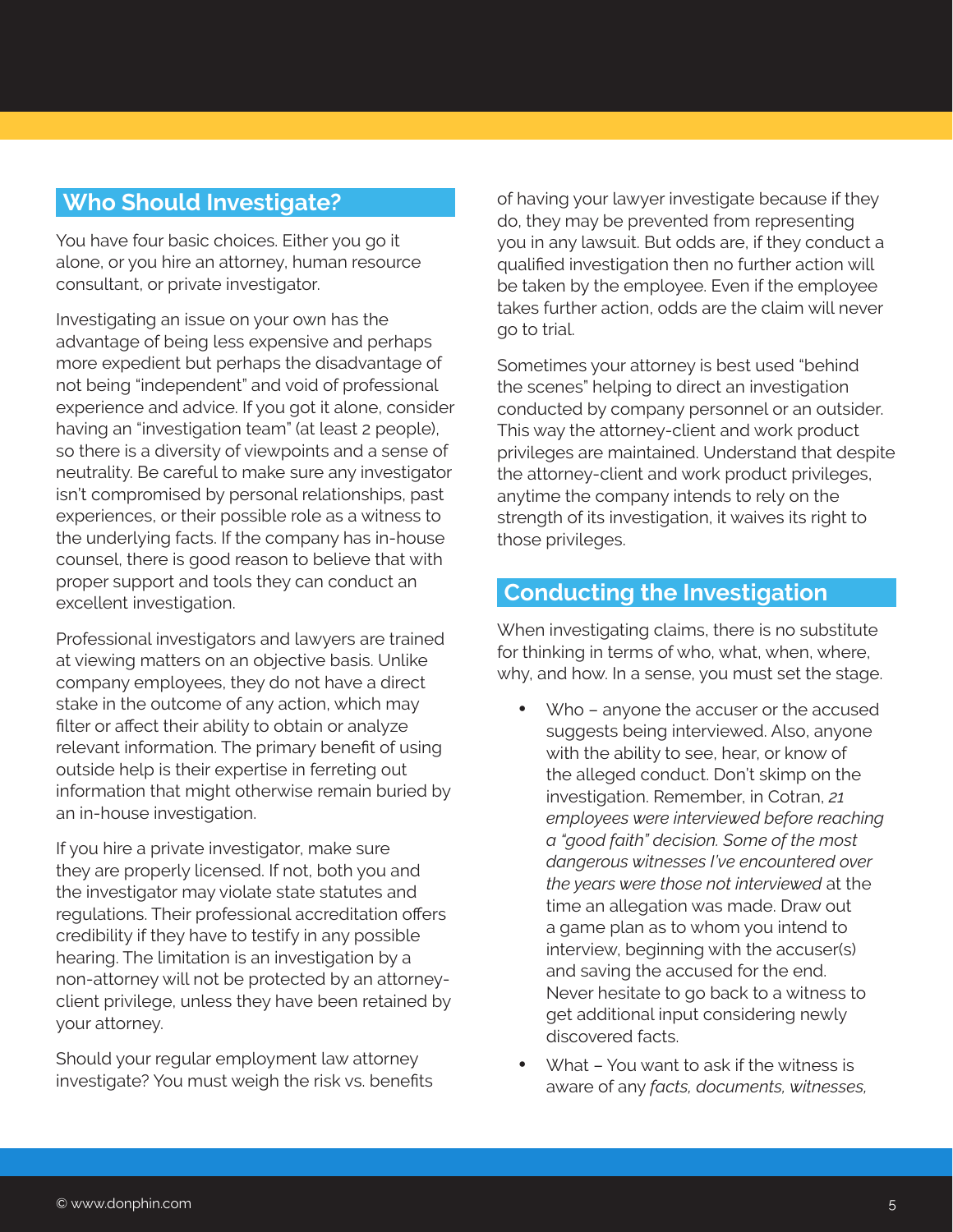*which* may or may not corroborate the allegations. Documents to be considered include any personnel policies and procedures, personnel files, previous investigations or complaint notes, memos, e-mails, and other communications.

- When Immediately after you map out your investigation game plan. The EEOC requires that any investigation of a complaint of discrimination or harassment be done "promptly and thoroughly". Immediacy is also an issue when an employee is suspected of theft, fraud, or other similar violations.
- $W$ hy The primary reason for asking why question is to get to people's motivations. An employee may engage in theft because they feel they are being underpaid. An employee may make a claim of sexual harassment because they do not like the aggressive style of a new manager. Asking the why questions may lead to system failures or the existence of mitigating factors.
- Where Where the witness wants to be interviewed, so long as it affords privacy and comfort. Note that having the investigation take place in an executive office or conference room may be threatening to the witness and limit their testimony. Ask, "Where would you like to talk about this?"
- How As David Bohm once said. "The truth does not emerge from opinions, it emerges through a dialogue". The primary role of someone investigating a claim is not to represent the employer or to make decisions; it is to gather facts, documents, and witnesses. Attached is an Investigator's Tools checklist to help with the investigation process. While checklists are valuable and

a good head start, there is no substitute for active listening. Many times an important response to an important question will go unnoticed, given the desire to ask the next question.

Using dialogue in the investigation process means you create a "safe place" for communicating. It means you don't start the investigation with the belief system you are there to protect your company or that you already know who's right and who's wrong. It means you ask open-ended questions you clarify until you are left with specific details.

Allow any accused employee to review the evidence against them and give their side of the facts. Juries will look upon an investigation as being unfair where the accused employee is not allowed to defend him or herself. Distinguish between first-hand knowledge, hearsay, and mere gossip. Explore any accusations and the credibility of witnesses.

Don't accuse or coerce during an investigation. The purpose of an investigation is to gather facts, documents, and witnesses, and nothing more. Companies can be sued for disseminating rather than gathering information. Do not threaten disciplinary action, civil, or criminal legal action during the investigation process. Coerced testimony lacks credibility and only leads to a larger set of problems.

Note: Federal Law limits the use of recording equipment to tape confidential conversations, but allows for recording confidential conversations when only one party has given prior consent (18 U. S. C., Section 2511). California and most other states are more restrictive and only allow a recording when both parties consent. Bottom lineif you are going to record a witness, do so with full consent on the recording and in writing.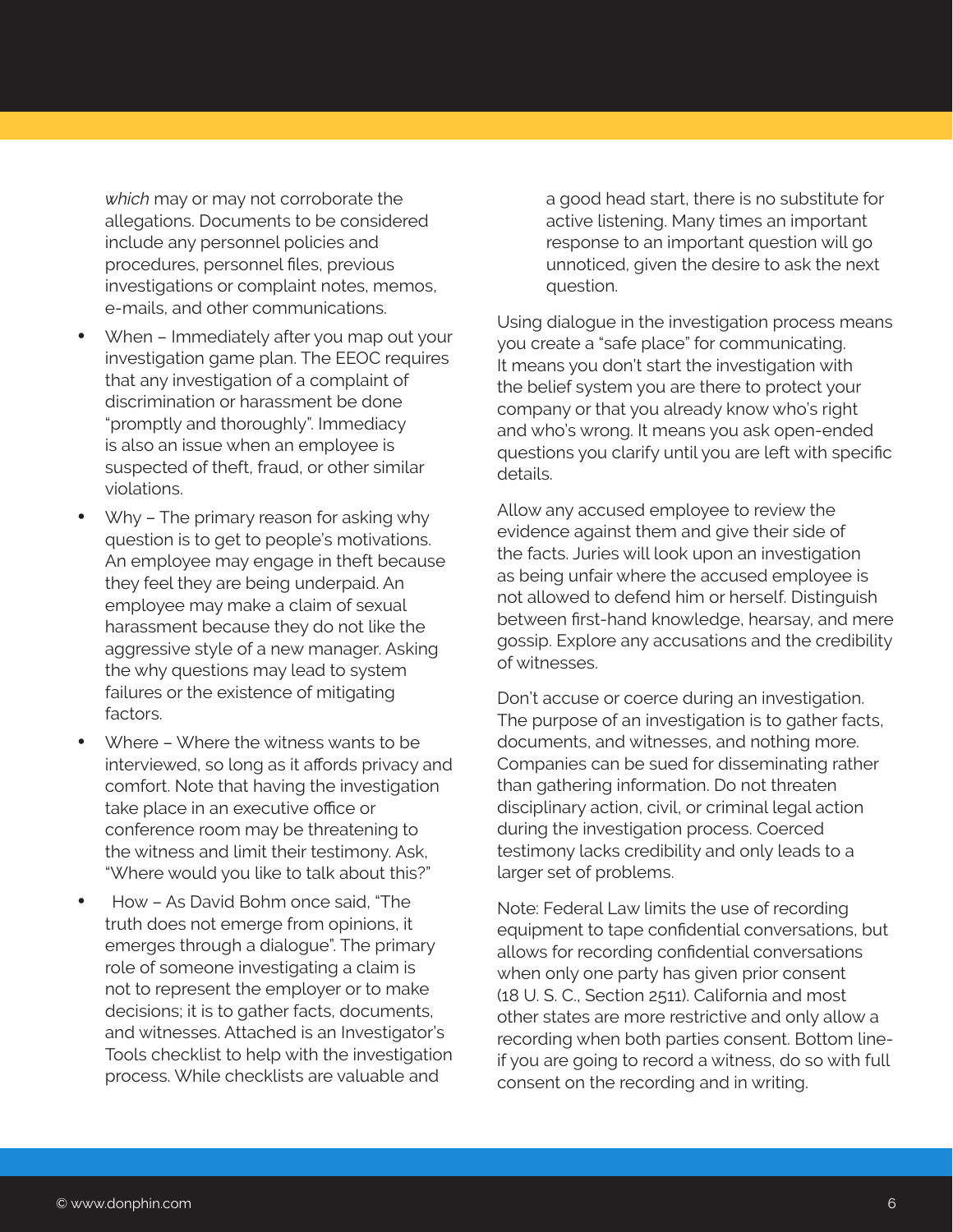Anyone conducting an interview must be careful about making accusatory statements. For example, one company spent over \$50,000 defending a claim brought by a black bank teller accused of petty theft when the interrogator stated, "all you people have these problems." In that case, which the employer eventually won, the employee accused the company of false imprisonment, intentional infliction of emotional distress, and racial discrimination. It is imperative to make sure that during an investigation you do not comment on any statements made by the employee, or offer any gratuitous statements unrelated to the investigation. As Sgt. Joe Friday said…"just the facts".

## **Union Employees Have the Right to Have Co-Worker Present at an Investigatory Meeting**

Twenty-five years ago, the United States Supreme Court, in the case of NLRB v. Jay Weingarten, 420 U.S. 251 (1975) afforded union members the right to have a co-worker present (generally a union shop steward) at an investigatory interview, which the employee reasonably believes might result in disciplinary action.

Rule 7 of the National Labor Relations Act requires an employer to allow a co-employee present when enforcing "the right to act in concert for mutual aid and protection". This right is applied where the employee reasonably believed the interview might cause disciplinary action. Extending this right to the non-union setting has been a hotly contested issue before the NLRB over the past 25 years.

What the Weingarten decision means for you:

1. Nothing, if you are dealing with non-union employees.

- 2. You do not have to notify the employee of their Weingarten right.
- 3. If an employee requests a co-worker to be present, you must accommodate that request, or cancel the interview, or see if they will consent in writing to the interview without representation.
- 4. The right of representation would apply in an investigatory setting related to sexual harassment and discrimination claims, substance abuse, theft, unethical conduct, violations of policies and procedures, insubordination, etc.
- 5. Remember, this case applies to "investigations" only.
- 6. The right does not allow the employee to bring in an outside attorney or union official.
- 7. This right does not extend to managementlevel employees.

# **Get It In Writing**

Memorialize statements made by the accused, accuser, and witnesses you interview by drafting a declaration to be signed under the penalty of perjury. If they refuse to sign it you may have to question their credibility. Often employees, who are essential witnesses to an event, will change their stories later, especially if they no longer work for the company.

One of the most dangerous witnesses is a former employee with an ax to grind. That is one reason it is so important to be thorough when you investigate and place statements in writing.

Maintain any notes or documents related to the investigation separate from the employee's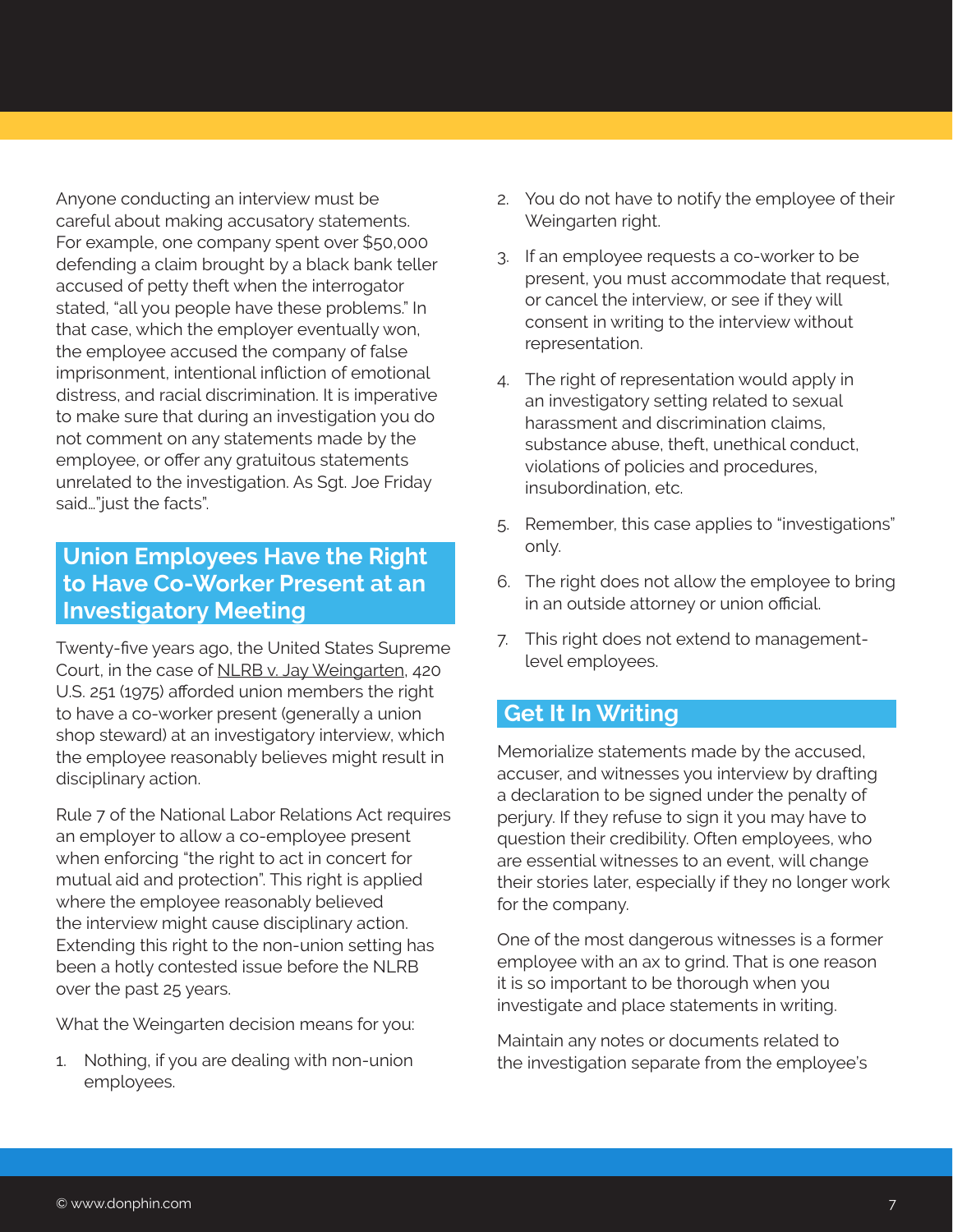personnel file and limit access to the material. Mark it "Confidential."

# **Employee Suspension**

If the alleged offense is significant, consider suspending the employee with or without pay while you complete your investigation. This allows for a "cooling-off period" and a thorough investigation before making any termination decisions. It can remove barriers to the investigation because there is no need to act in haste, and it will minimize your exposure to wrongful termination litigation. If the employee is found to be innocent of wrongdoing, provide them with pay for any paydays missed. Bottom line: even though you need to do a "prompt and thorough investigation", make sure you get all the facts before taking action.

#### **A Note About Detention**

The Courts have ruled that reasonable attempts to investigate employee theft, including employee interrogation, are a normal part of the employment relationship, and cannot result in a lawsuit being filed outside of the Workers' Compensation system. However, the courts have also stated that employer conduct rising to the level of "involuntary detainment" is "always outside the scope of the compensation bargain" and can support a common law action by the employee against his or her employer for false imprisonment, intentional infliction of emotional distress, and other causes of action.

An employer has the right to "reasonably detain an employee suspected of theft" but may not engage in "unreasonable confinement". You must be careful not to force the detainment, either expressly or by implication. Restraint can be shown by words, gestures, or acts that cause a person reasonable apprehension he or she will not be permitted to leave the investigation. For example, you should not say, "You're not leaving this office until I get some answers." Only use forced detention where you have probable cause to believe the employee is in wrongful possession of company property. This is known as the "shopkeeper's privilege." However, if you detain them to obtain a confession or restitution, your company will not be protected by the shopkeeper's privilege.

#### **A Note About Using Polygraphs**

In his fascinating book "The Truth Machine," author James L. Halperin builds a story around a device that can detect honesty with 100% accuracy. "The Truth Machine" had a profound impact on the legal system and its very existence had a chilling effect on wrongful conduct. It is interesting to note that because the "truth machines" we use today, notably the polygraph, cannot detect honesty with 100% accuracy, their use is severely restricted by law.

Despite substantial restrictions, the Federal Employee Polygraph Protection Act allows the use of polygraphs under limited circumstances. Polygraphs can be used only with employees in highly sensitive positions such as military and police force personnel, security guards, and those with direct access to controlled substances. They may be used as part of an ongoing investigation for economic loss, but that employee must have had access to the stolen information or materials. And last, most statutes require you to provide the employee with a statement to sign indicating that taking the polygraph examination is a voluntary exercise and they may stop it at any time. Because of all its restrictions, I strongly discourage the use of polygraphs except under unique circumstances, and with professional assistance.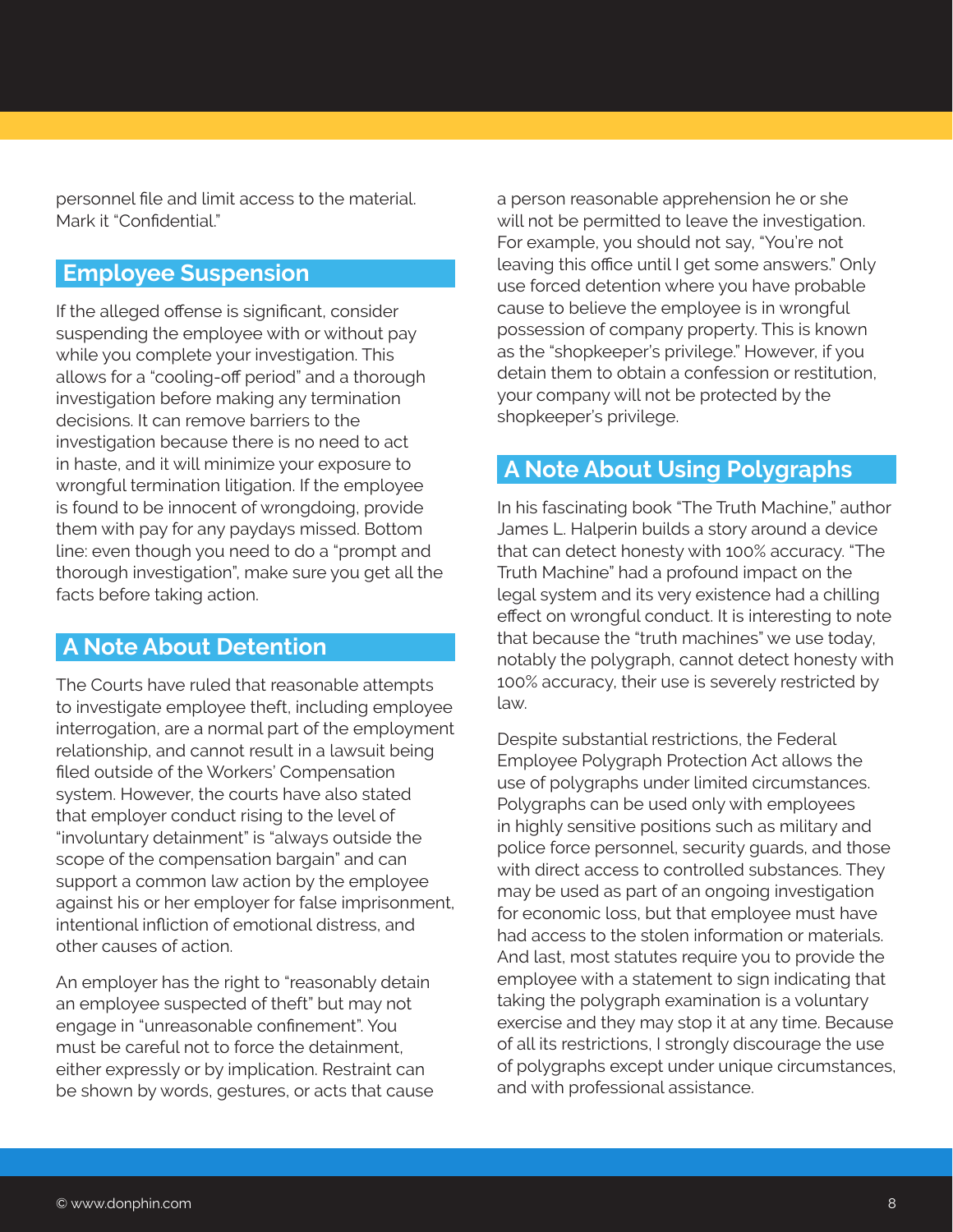Interestingly, I spoke at the AWI conference about a technology that is much more accurate than a polygraph. [Converus](https://converus.com/eyedetect/) claims it has 86-88% accuracy with 30-minute screening tests. While it is far more accurate than 99% of humans at a credibility assessment, its use is currently limited by the Polygraph Protection Act. As a result, most of their work is with law enforcement and out of the country employers.

#### **Concerns About Employee's Privacy**

The investigation of any activity implicates the boundaries of the employer's rights vs. that of the employee. Employee claims in this area are generally brought about under a theory of invasion of privacy or defamation of character. Most of the privacy issues have involved drug testing and surveillance cases. The defamation cases arise when communications are made beyond a group that has the "need-to-know" including co-workers, customers, clients, and prospective employers.

Unless you are dealing with employees in a safety-sensitive position such as law enforcement or truck drivers, you should not engage in random drug testing. Drug testing should take place only after an accident has occurred or upon "reasonable suspicion" of current use. When it comes to employee surveillance the best way to avoid privacy claims is to give notice in advance of the surveillance as well as the business reason for doing so. This not only protects you from breach of privacy claims but also from wrongful conduct occurring in the first place.

Under the common law of most states. an employer has a "qualified privilege" to communicate a matter of business concerns to legitimate parties without fear of getting sued. They lose that privilege if any of their

communications are made for malicious reasons. That is why I suggest at the beginning of an investigation you determine exactly who needs to be involved in the "control group" and limit communications to them. You may also want to further insulate your communications by involving an attorney.

## **The Report of Findings**

A report of findings should be an unbiased interpretation of the facts, documents, and witnesses an investigation has gathered. Its job is to give management the information necessary to make appropriate decisions. Should you intend to rely on the investigation as a defense in any subsequent lawsuit, you can expect to see your report analyzed, second-guessed, and crossexamined during the process. Make sure the report is accurate and written in a manner that is easy to understand by a layperson. This is not about one lawyer writing to another lawyer.

Present the report in a chronological fashion. Your interpretation of any facts, or the credibility of any witnesses, should be supported by objective documentation, including attached affidavits and documents.

When drafting the report, you may want to eliminate the use of any specific witness names to help protect against the possibility of retaliation (which will be discussed in a moment). I also suggest you shred and dispose of any drafts of your report but keep all of your notes supporting it. The report is a summary document and should be no longer than a few pages in length.

To prevent claims such as those in the Rollins and Miller cases, provide the accused with a copy of the report. Given them an opportunity to once again respond to any facts or allegations in the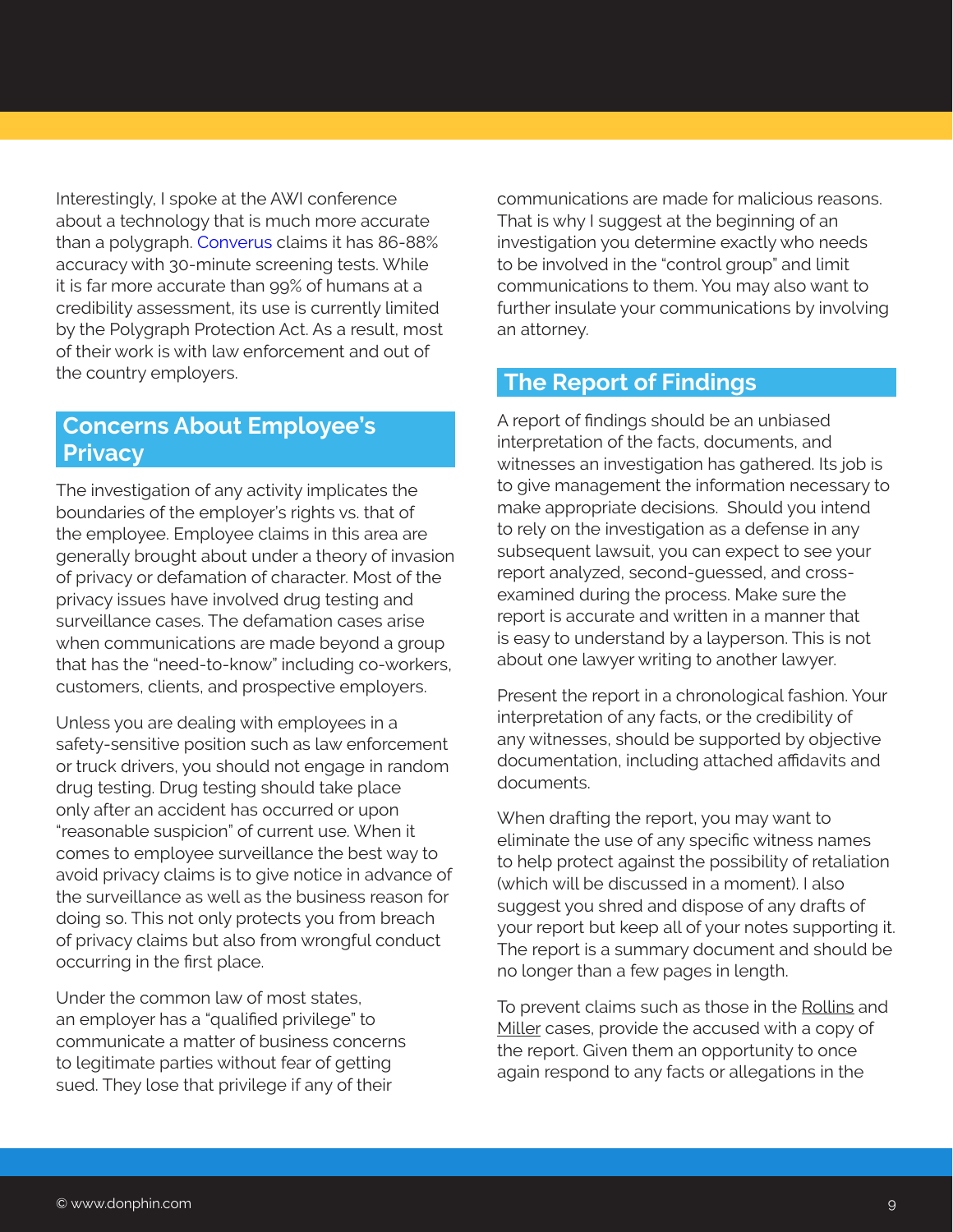report before moving on to any form of corrective action.

# **Take Corrective Action**

As Cicero once said, "let the punishment meet the crime". Now that there's a report – what should you do? First, if you are the investigator, you should not be the person making human resource decisions. Second, any decision made should be reviewed by a human resources executive, attorney, or someone else in upper-level management. Before engaging in any form of discipline, it is imperative you look to any existing company policies and procedures or past practices, which would dictate the appropriate form of discipline. Regardless of any policies or procedures, I am not aware of any court preventing the discharge of an employee who is found guilty of theft, harassment, discrimination, or similar wrongful conduct.

Numerous cases indicate that a company must engage in discipline even after the conduct has stopped. Failing to do so may in and of itself constitute a legal violation. Depending upon the circumstances, a strong verbal warning may be appropriate. The point is to make sure that whatever action you take it is designed to punish the wrongful conduct and deter it from happening again. Other options include written warnings, transfer, demotion, suspension without pay, reassignment, etc. Make sure it is the wrongdoer who is punished and not the victim.

There is an additional aspect to this entire investigation process that relates to maintaining trust within an organization. By walking its talk, management will obtain the loyalty of its employees. However, if management states it will not tolerate harassment and other forms of wrongful conduct, but then lets upper-level executives off the hook, you not only increase your exposure to a lawsuit but also destroy the quality of your employment relationships.

While any disciplinary-type action you engage in is ultimately your decision, always ask the victim or wrongdoer what he or she would suggest discipline under the circumstances. Ask him or her, "If you were in our (the employer's) shoes, what would you do to make sure that this conduct never occurs again?" (Assuming that it does not amount to grounds for immediate discharge). Look into any mitigating factors such as a mental disability (possibly protected by the Americans with Disabilities Act). Discover if the accused has a specific complaint regarding the proposed discipline. Before terminating or disciplining the employee, consider offering them a hearing or appeal of the proposed discipline to a party not associated with the disciplinary process.

## **Make Any Victims Whole**

EEOC regulations require an employer to make any victim of harassment or discrimination "whole". While not specifically defined, this can include reimbursement of any sick pay or vacation used by the employee to escape the wrongful conduct of a co-worker, out-of-pocket expenses related to psychiatric or therapy visits, and removal of any unwarranted performance evaluations created by the accused.

If the wrongful conduct involves a customer, then you should do everything possible to make the customer whole. Ask the customer what they would like you to do. In one classic scenario, a company installed the wrong fence around a house. Twice they tried to satisfy the customer by replacing the fence. After spending thousands of dollars, they gave up trying to figure out what would satisfy the customer and simply asked, "what would like us to do?" The customer replied,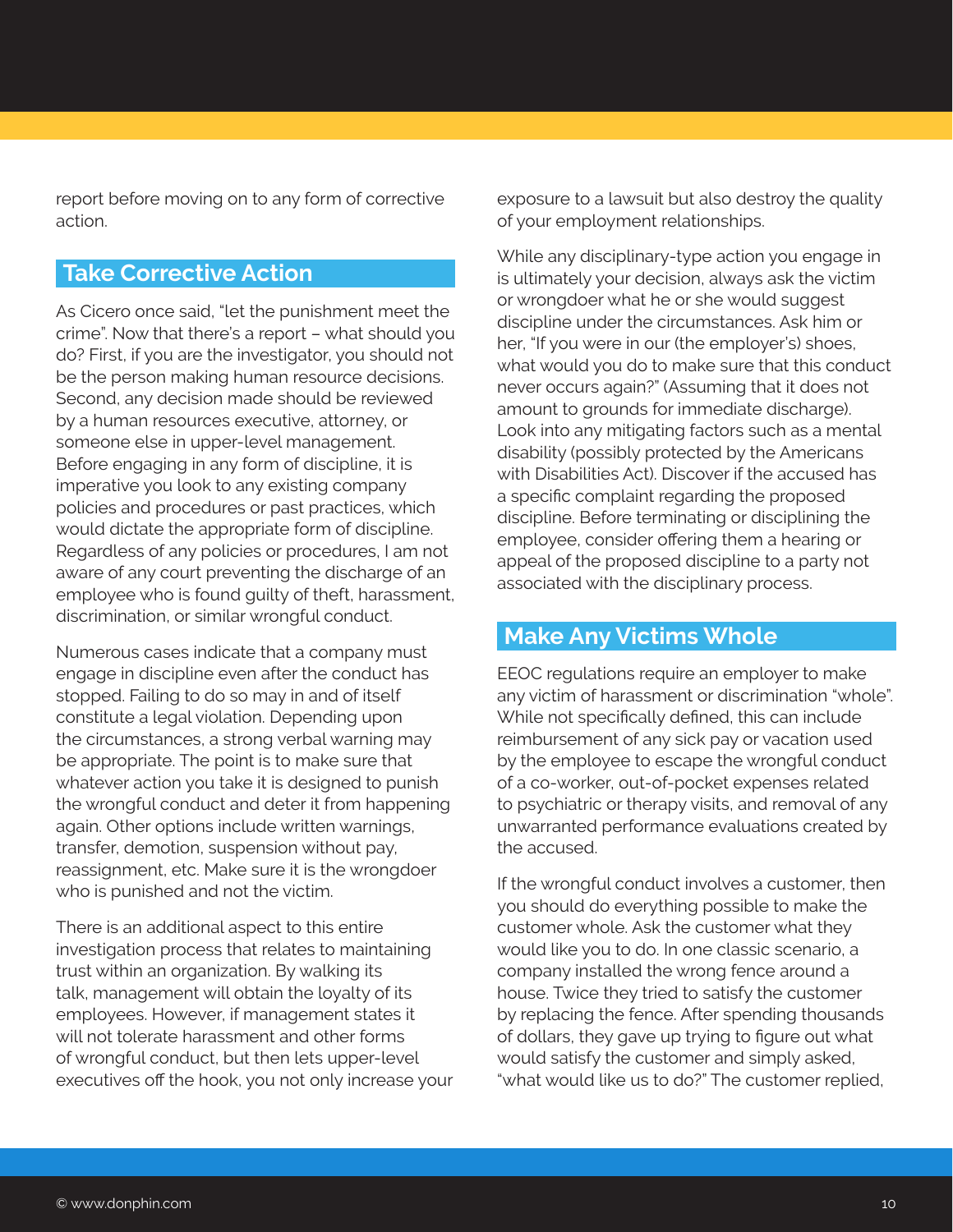"I would have been happy had you just painted the original fence." The point is, don't assume that you know what is best for a victim- ask them.

Last, is the issue of voluntary disclosure. Sometimes the victim of wrongful conduct is the IRS, a group of investors, or other entities that may implicate white-collar criminal enforcement. While I won't get into it in this report, one of the best strategies for minimizing damage caused by such conduct is to engage in voluntary disclosure of the conduct before it is unearthed by a third party.

# **Strategies for Preventing Wrongful Employee Conduct**

As stated at the outset, having a powerful hiring process is an essential weapon in your arsenal for preventing wrongful conduct. In addition, these strategies should be considered:

- Create a clear line of authority between employees and departments. For example, accounting and operations should be kept separated where possible.
- Checks and balances to any system are essential – especially in accounting. Consider having your books audited on at least a quarterly basis. There are horror stories galore about accounting departments that have swindled hundreds of thousands and even millions of dollars from their employers. Make sure somebody is watching the gatekeepers in your organization.
- Make sure your company, and all of its valuables, are kept under lock and key. Do not take unnecessary risks by conducting "social experiments". All of us would like to trust our employees, but that does not mean we should do so blindly. Protect

your valuables – don't conduct social experiments with them. When it comes to employee theft it is the opportunity to steal, more so than the financial need, which is the primary cause of it.

- Educate the employees as to the impact poor conduct can have on company stability, brand damage, promotions, etc.
- Look out for bizarre employee behavior. It could be everything from driving a fancy new car they have no reason to afford, to working late every night on their own.
- Consider purchasing a commercial crime insurance policy to protect against the crimes of theft, forgery, and embezzlement. Also, consider "3-D Bonding" of your employees.
- Consider an anonymous tips program or hotline that fellow employees can use to heighten management's awareness of potential wrongful conduct. I sit on the Advisory Board of my favorite reporting program [Employee Confidential](https://www.employeeconfidential.com/). Let me know if you want to learn how they can help your company.

#### **Fixing the System**

Wrongful employee conduct is often the result of system failure. When a company fails to do reference and background checks, or otherwise hire properly, it exposes itself to discrimination, harassment, fraud, and other wrongful employee conduct. A company must ask if the process it has for educating employees regarding appropriate conduct is effective and if the ability to report violations has been clearly communicated.

Correct any flaw in your management system that allowed the employee to engage in the